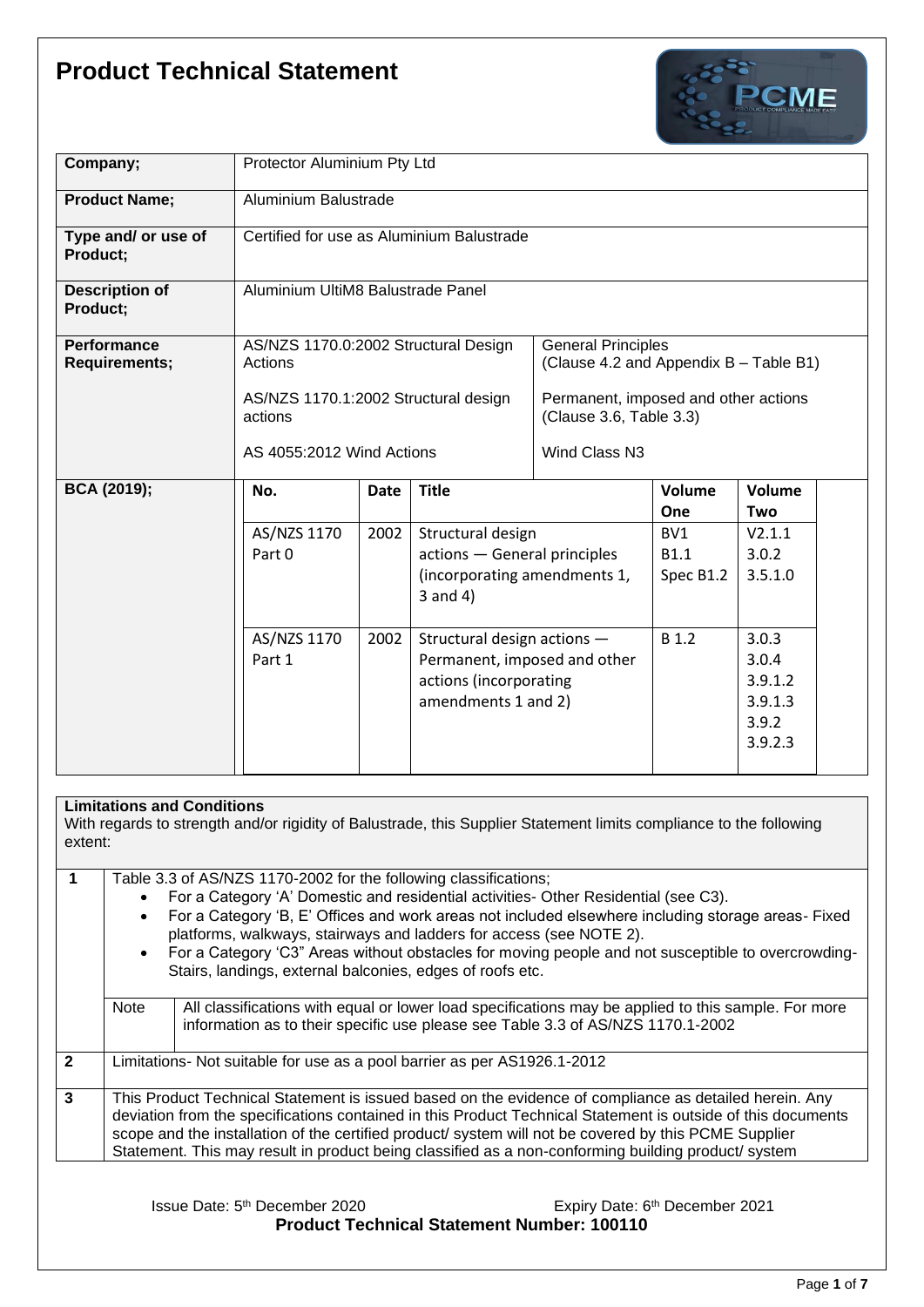

**4** This Product Technical Statement is issued based on the evidence of compliance as detailed herein. Any deviation from the specifications contained in this Product Technical Statement is outside of this documents scope and the installation of the certified product/ system will not be covered by this PCME Supplier Statement. This may result in product being classified as a non-conforming building product/ system.

| <b>Product Technical Data</b>          |                                                                                                                                                                                                              |                                |               |                             |                              |                  |    |  |  |  |
|----------------------------------------|--------------------------------------------------------------------------------------------------------------------------------------------------------------------------------------------------------------|--------------------------------|---------------|-----------------------------|------------------------------|------------------|----|--|--|--|
| <b>Building Classification/s;</b>      |                                                                                                                                                                                                              | 1a, 2, 3, 4, 5, 6, 7, 8, 9, 10 |               |                             |                              |                  |    |  |  |  |
| Type and intended use of a<br>product; | As per Page 1<br>(Protector Aluminium Balustrade System Product Technical Statement)                                                                                                                         |                                |               |                             |                              |                  |    |  |  |  |
| <b>Description of product;</b>         | Aluminium Balustrade                                                                                                                                                                                         |                                |               |                             |                              |                  |    |  |  |  |
| <b>Product specification;</b>          | As per AS/NZS 1170.1 Table 3.3;<br>Type A<br>Type B & E<br>Type C <sub>3</sub><br>As per AS/NZS 1170.0 Wind Actions<br>This barrier is suitable for wind speeds up to 51 m/s<br>Wind Class N3 as per AS 4055 |                                |               |                             |                              |                  |    |  |  |  |
|                                        | As per AS/NZS 1170.0 Wind Actions<br>This barrier is suitable for wind speeds up to 51 m/s<br>Wind Class N3 as per AS 4055                                                                                   |                                |               |                             |                              |                  |    |  |  |  |
|                                        | <b>Topography Effect</b>                                                                                                                                                                                     |                                |               |                             |                              |                  |    |  |  |  |
|                                        | <b>Location On Hill (Zone)</b><br><b>Top Third</b><br><b>Mid Third</b><br><b>Maximum Slopes</b><br><b>Lower Third</b><br><b>Over Top</b><br>H<10m<br>10m <h<30m<br>H &gt; 30m</h<30m<br>                     |                                |               |                             |                              |                  |    |  |  |  |
|                                        | TO<br><b>TO</b><br>TO:<br>TO:<br><b>TO</b><br><b>TO</b><br>$\leq 1:20$<br><b>Very Flat</b><br>$\bigcap_{i=1}^n$<br><b>And</b><br><u>an </u><br>é –<br>命画<br><b>Ener</b>                                      |                                |               |                             |                              |                  |    |  |  |  |
|                                        | <b>TO</b><br><b>TO</b><br>n:<br>п÷<br>n<br><b>TO</b><br>≥ 1:20 to ≤ 1:10<br>Flat<br>合唱<br><b>Formal</b><br><u>fenal</u><br>孟福<br><b>Form</b><br>$\bigcap_{n=1}^{\infty}$                                     |                                |               |                             |                              |                  |    |  |  |  |
|                                        | T <sub>0</sub><br>'n<br>$\mathbf{n}$ :<br>T2<br>T2<br><b>TO</b><br>$\geq 1:10$ to $\leq 1:7.5$<br>é <b>z</b><br>Æ<br><b>Anal</b><br>$\widehat{\mathbb{H}}$<br><b>Small Hill</b><br><u>And</u><br>Æ           |                                |               |                             |                              |                  |    |  |  |  |
|                                        | n<br>T2 :<br>T2<br>T3<br>TI<br>TO<br>≥ 1:7.5 to ≤ 1:5<br>白唱<br><b>And</b><br>命<br>é <b>d</b><br><b>Medium Hill</b><br>FOR<br>□■                                                                              |                                |               |                             |                              |                  |    |  |  |  |
|                                        | $21:5$ to $41:3$<br>Big Hill                                                                                                                                                                                 | TO<br>白眉                       | <b>Formal</b> | T2<br>T2:<br>命記             | тз:<br>倫置<br>$\bigoplus$     | <b>T4</b><br>ena | T2 |  |  |  |
|                                        | $\geq 1:3$<br>Cliff                                                                                                                                                                                          | <b>TO</b><br>白信                | <b>Add</b>    | T <sub>2</sub><br>тз:<br>白面 | T4 :<br>白頂<br>$\overline{a}$ | T5<br><b>ena</b> | T3 |  |  |  |
|                                        | $H =$ height of the hill, ridge or escarpment (m)                                                                                                                                                            |                                |               |                             |                              |                  |    |  |  |  |

Issue Date: 5<sup>th</sup> December 2020 **Expiry Date: 6** Expiry Date: 6 Expiry Date: 6<sup>th</sup> December 2021 **Product Technical Statement Number: 100110**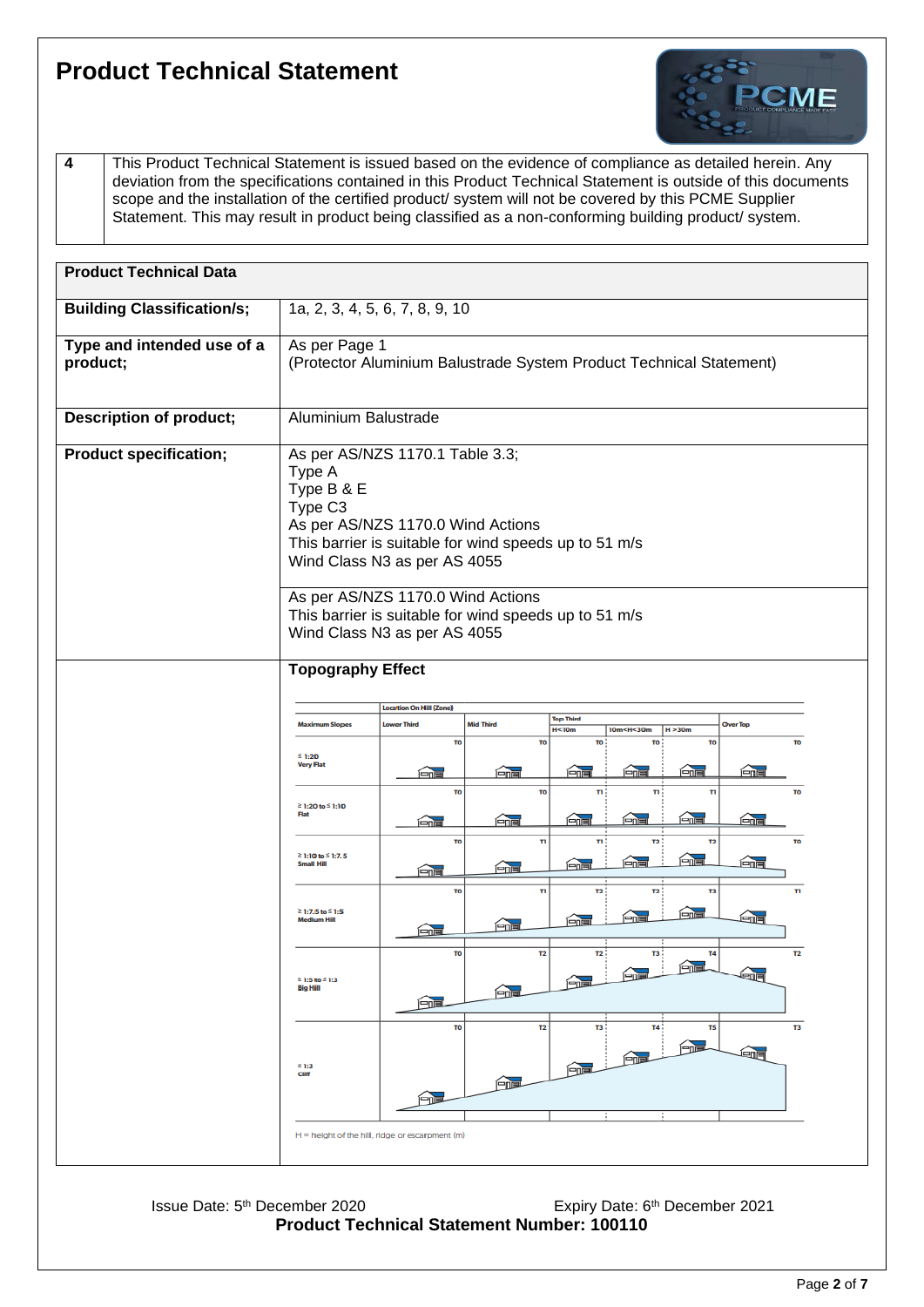$\lceil$ 



| Wind<br>region | <b>Terrain</b><br><b>Category</b>                | <b>Topographic class</b>         |                                                                                                   |                                |                |                |                               |                       |                |                                  |                |                |                            |                |
|----------------|--------------------------------------------------|----------------------------------|---------------------------------------------------------------------------------------------------|--------------------------------|----------------|----------------|-------------------------------|-----------------------|----------------|----------------------------------|----------------|----------------|----------------------------|----------------|
|                |                                                  | TO                               |                                                                                                   |                                | n              |                |                               | T <sub>2</sub>        |                |                                  | T3             |                | <b>T4</b>                  | T <sub>5</sub> |
|                |                                                  | <b>FS</b>                        | PS                                                                                                | <b>NS</b>                      | FS             | PS             | <b>NS</b>                     | FS                    | PS             | <b>NS</b>                        | PS             | NS             | <b>NS</b>                  | <b>NS</b>      |
| Α              | 3                                                | N1                               | N1                                                                                                | N1                             | N1             | N <sub>2</sub> | N <sub>2</sub>                | N <sub>2</sub>        | N <sub>2</sub> | N <sub>2</sub>                   | N <sub>3</sub> | N <sub>3</sub> | N <sub>3</sub>             | N <sub>4</sub> |
|                | 2.5                                              | N1                               | N1                                                                                                | N2                             | N1             | N <sub>2</sub> | N2                            | N2                    | N <sub>3</sub> | N <sub>3</sub>                   | N <sub>3</sub> | N <sub>3</sub> | N4                         | N <sub>4</sub> |
|                | $\overline{2}$                                   | N1                               | N2                                                                                                | N2                             | N2             | N2             | N3                            | N2                    | N3             | N <sub>3</sub>                   | N <sub>3</sub> | N <sub>3</sub> | N <sub>4</sub>             | N <sub>4</sub> |
|                | 1.5                                              | N2                               | N <sub>2</sub>                                                                                    | N2                             | N2             | N <sub>3</sub> | N3                            | N <sub>3</sub>        | N3             | N <sub>3</sub>                   | N <sub>3</sub> | N <sub>4</sub> | N <sub>4</sub>             | N <sub>5</sub> |
|                | ı                                                | N2                               | N3                                                                                                | N3                             | N <sub>2</sub> | N <sub>3</sub> | N <sub>3</sub>                | N <sub>3</sub>        | N <sub>3</sub> | N <sub>4</sub>                   | N <sub>4</sub> | N <sub>4</sub> | N <sub>4</sub>             | N <sub>5</sub> |
| В              | 3                                                | N2                               | N <sub>2</sub>                                                                                    | N3                             | N2             | N <sub>3</sub> | N <sub>3</sub>                | N3                    | N3             | N <sub>4</sub>                   | N <sub>4</sub> | N <sub>4</sub> | N4                         | N <sub>5</sub> |
|                | 2.5                                              | N <sub>2</sub>                   | N3                                                                                                | N3                             | N3             | N3             | N <sub>3</sub>                | N3                    | N <sub>4</sub> | N <sub>4</sub>                   | N <sub>4</sub> | N <sub>4</sub> | N <sub>5</sub>             | N <sub>5</sub> |
|                | $\overline{2}$                                   | N2                               | N <sub>3</sub>                                                                                    | N3                             | N <sub>3</sub> | N <sub>3</sub> | N <sub>4</sub>                | N <sub>3</sub>        | N <sub>4</sub> | N <sub>4</sub>                   | N <sub>4</sub> | N <sub>5</sub> | N <sub>5</sub>             | N <sub>6</sub> |
|                | 1.5                                              | N <sub>3</sub>                   | N3                                                                                                | N <sub>4</sub>                 | N3             | N <sub>4</sub> | N <sub>4</sub>                | N <sub>4</sub>        | N4             | N4                               | N <sub>5</sub> | N <sub>5</sub> | N <sub>5</sub>             | N <sub>6</sub> |
|                | ï                                                | N <sub>3</sub>                   | N <sub>4</sub>                                                                                    | N <sub>4</sub>                 | N <sub>4</sub> | N <sub>4</sub> | N <sub>4</sub>                | N <sub>4</sub>        | N <sub>5</sub> | N <sub>5</sub>                   | N <sub>5</sub> | N <sub>5</sub> | N <sub>6</sub>             | <b>N6</b>      |
| c              | 3                                                | CI                               | C1                                                                                                | C <sub>2</sub>                 | CI             | C <sub>2</sub> | C <sub>2</sub>                | C <sub>2</sub>        | C <sub>2</sub> | C <sub>3</sub>                   | C <sub>3</sub> | C <sub>3</sub> | C <sub>3</sub>             | C4             |
|                | 2.5                                              | <b>C1</b>                        | C <sub>2</sub>                                                                                    | C <sub>2</sub>                 | C <sub>2</sub> | C <sub>2</sub> | C <sub>2</sub>                | C <sub>2</sub>        | C <sub>3</sub> | C <sub>3</sub>                   | C <sub>3</sub> | C <sub>3</sub> | C4                         | N/A            |
|                | $\overline{2}$                                   | <b>C1</b>                        | C <sub>2</sub>                                                                                    | C <sub>2</sub>                 | C <sub>2</sub> | C <sub>2</sub> | C <sub>3</sub>                | C <sub>2</sub>        | C <sub>3</sub> | C <sub>3</sub>                   | C <sub>3</sub> | C4             | C4                         | N/A            |
|                | 1.5                                              | C <sub>2</sub>                   | C <sub>2</sub>                                                                                    | C <sub>3</sub>                 | C <sub>2</sub> | C <sub>3</sub> | C <sub>3</sub>                | C <sub>3</sub>        | C <sub>3</sub> | C <sub>4</sub>                   | C <sub>4</sub> | C <sub>4</sub> | N/A                        | N/A            |
|                | ı                                                | C <sub>2</sub>                   | C <sub>3</sub>                                                                                    | C <sub>3</sub>                 | C <sub>3</sub> | C <sub>3</sub> | C <sub>3</sub>                | C <sub>3</sub>        | C <sub>4</sub> | C4                               | C4             | N/A            | N/A                        | N/A            |
| D              | 3                                                | C <sub>2</sub>                   | C <sub>3</sub>                                                                                    | C <sub>3</sub>                 | C <sub>2</sub> | C <sub>3</sub> | C <sub>3</sub>                | C <sub>3</sub>        | C4             | C <sub>4</sub>                   | C4             | C <sub>4</sub> | N/A                        | N/A            |
|                | 2.5                                              | C <sub>2</sub>                   | C <sub>3</sub>                                                                                    | C <sub>3</sub>                 | C <sub>3</sub> | C3             | C4                            | C <sub>3</sub>        | C4             | C4                               | C4             | N/A            | N/A                        | N/A            |
|                | $\overline{2}$                                   | C <sub>3</sub>                   | C <sub>3</sub>                                                                                    | C4                             | C <sub>3</sub> | C4             | C4                            | C <sub>4</sub>        | C4             | N/A                              | N/A            | N/A            | N/A                        | N/A            |
|                |                                                  |                                  |                                                                                                   |                                |                |                |                               |                       |                |                                  |                |                |                            |                |
|                |                                                  |                                  |                                                                                                   |                                |                |                |                               |                       |                |                                  |                |                |                            |                |
|                | 1.5                                              | C <sub>3</sub><br>C <sub>3</sub> | C <sub>4</sub><br>C4<br>$FS = Full Shielding$                                                     | C4<br>C4                       | C4<br>C4       | C4<br>N/A      | N/A<br>N/A                    | C <sub>4</sub><br>N/A | N/A<br>N/A     | N/A<br>N/A                       | N/A<br>N/A     | N/A<br>N/A     | N/A<br>N/A                 |                |
| Legend:        | <b>Wind Regions of Australia</b>                 | N<br>C                           | $PS = Partial Shielding$<br>$NS = Non-Shielding$<br>$N/A$ = Not available, refer to AS1170.2:2002 | = Non-Cyclonic<br>$=$ Cyclonic |                |                |                               |                       |                |                                  |                |                |                            |                |
|                | Design working life 25yrs/ Max avg height of 10m |                                  |                                                                                                   |                                |                |                |                               |                       |                |                                  |                |                |                            | N/A<br>N/A     |
| Region         | Australian Wind                                  |                                  | Ultimate<br><b>Regional Wind</b><br>Speed (m/s)                                                   |                                |                |                | Importance Level              |                       |                | <b>Terrain Category</b>          |                |                | Design Wind<br>Speed (m/s) |                |
| Region A       |                                                  |                                  |                                                                                                   | 45                             |                |                | 1                             |                       |                | 2                                |                |                | 41.11                      |                |
|                |                                                  |                                  |                                                                                                   |                                |                |                | 2                             |                       |                | $\overline{\mathbf{c}}$          |                |                | 43.06                      |                |
| Region B       |                                                  |                                  |                                                                                                   | 56.94                          |                |                | 1<br>2                        |                       |                | $\overline{2}$<br>$\overline{2}$ |                |                | 45.56<br>49.44             |                |
| Region C       |                                                  |                                  |                                                                                                   | 68.89                          |                |                | $\mathbf 1$                   |                       |                | $\overline{2}$                   |                |                | 56.11                      |                |
|                | Region D                                         |                                  |                                                                                                   | 87.78                          |                |                | $\overline{2}$<br>$\mathbf 1$ |                       |                | $\overline{2}$<br>$\overline{2}$ |                |                | 60.83<br>69.44             |                |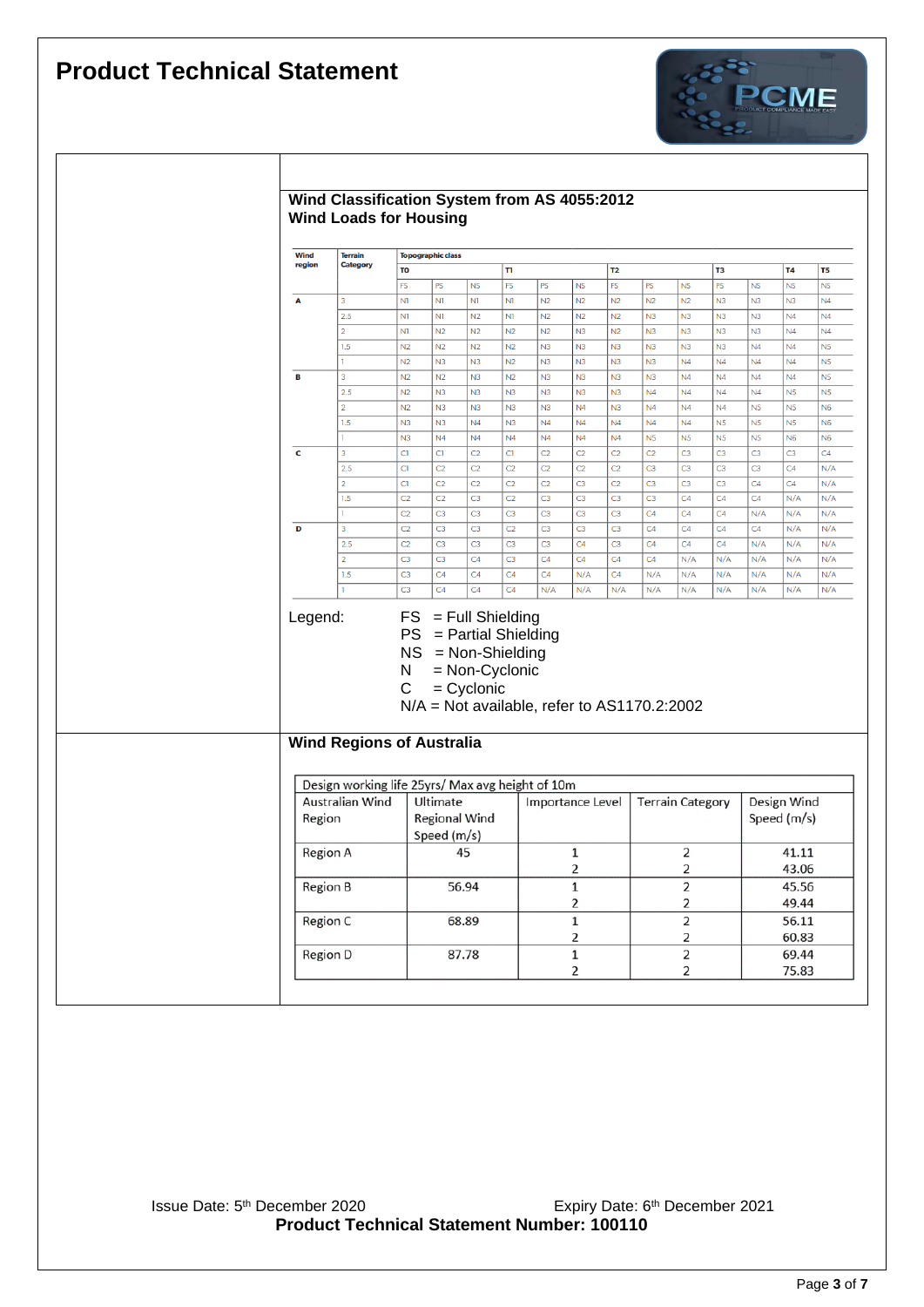

#### **UltiM8 Balustrade Panel with Post 2000 wide (including fixed post) x 1010mm high**

Spacings for Balustrade Panels with post;

- 19 pickets per panel
- Pickets 16mm x 1.6mm tube
- 98.6mm space between picket centres
- Top Rail 50mm x 25mm
- Bottom Rail 38mm x 25mm
- Post 50mm x 50mm
- Base Plate 100mm x 100mm x 8mm



## **UltiM8 Balustrade Custom Panels**

**Note;**

- **Any panel that exceeds 2000mm wide must have a fixed centre post**
- **Panels can be manufactured as infill panels not exceeding 2000mm width (without a fixed post)**

Spacings for Balustrade Panels:

- Pickets 16mm x 1.6mm tube
- 98.6mm space between picket centres
- Top Rail 50mm x 25mm
- Bottom Rail 38mm x 25mm
- Post 50mm x 50mm
- Base Plate 100mm x 100mm x 8mm



Issue Date: 5<sup>th</sup> December 2020 **Expiry Date: 6** Expiry Date: 6 Expiry Date: 6<sup>th</sup> December 2021 **Product Technical Statement Number: 100110**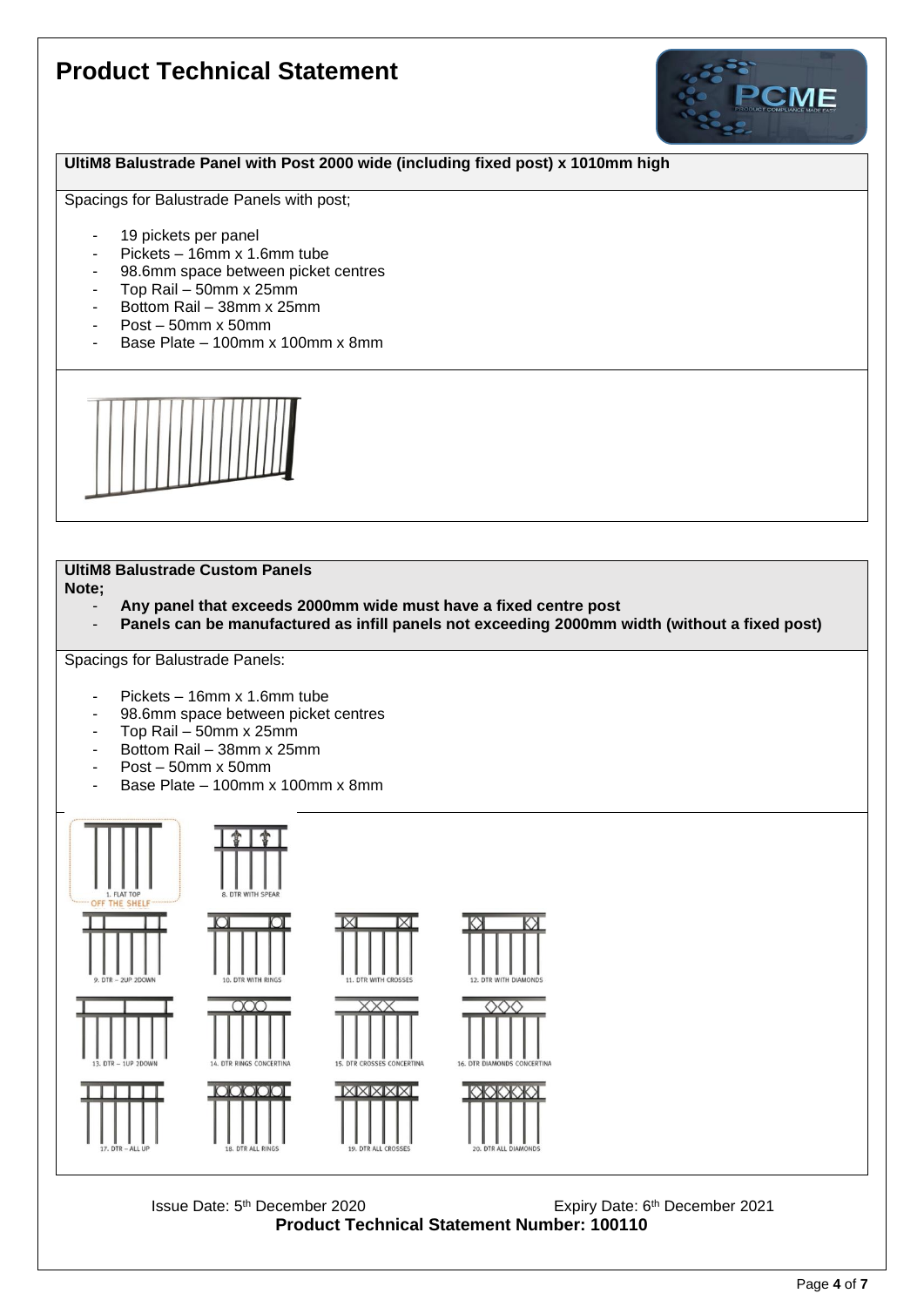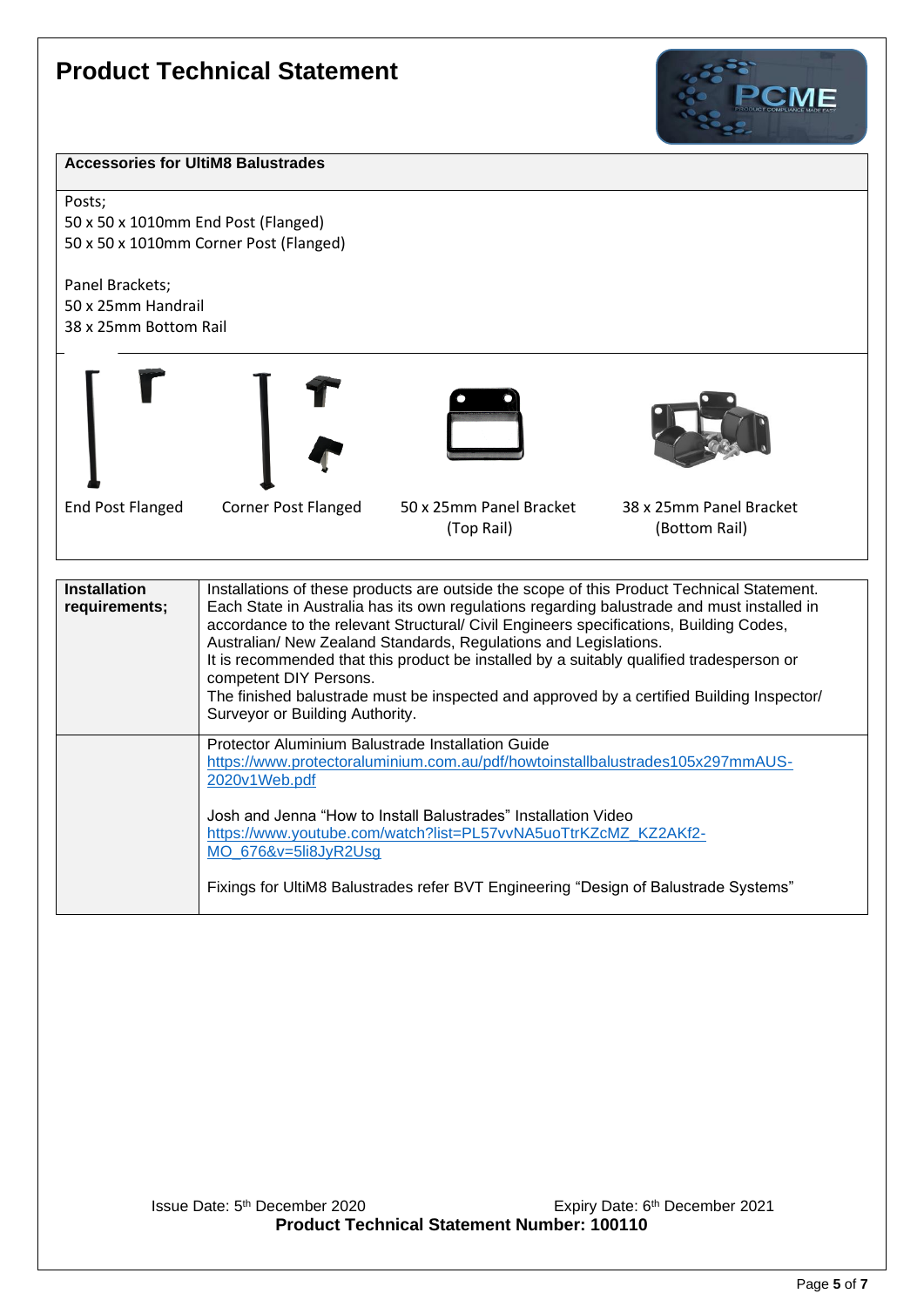

| <b>Evaluation Statements</b> |                                                                                                                                                                                                                                                                                                                                                                                                                       |
|------------------------------|-----------------------------------------------------------------------------------------------------------------------------------------------------------------------------------------------------------------------------------------------------------------------------------------------------------------------------------------------------------------------------------------------------------------------|
| <b>Evaluation methods;</b>   | PCME Certifications has followed the following procedures for compiling of Protector<br><b>Balustrade Product Technical Statement;</b><br>Assessment of the Protector Aluminium products                                                                                                                                                                                                                              |
|                              | Assessing a product quality plan for the Protector Group (Protector<br>Aluminium Pty Ltd) that conforms to ISO10005; and<br>Reviewing testing of samples supplied to ascertain whether the product<br>meets the performance requirements specified on this Technical Statement;<br>and<br>Conducting site audits of the Protector Group Head Office to verify<br>compliance of the Protector UltiM8 Balustrade system |
|                              | Nata: The Duaduat Technical Otatement Ualderbee chases not to make the chaire suidence of commissions mublicly qualichle                                                                                                                                                                                                                                                                                              |

**Note;** *The Product Technical Statement Holder has chosen not to make the above evidence of compliance publicly available, due to the documents being considered commercial confidence. For validation of the mentioned test reports Building Authority must contact the Technical Statement Holder directly.*

|    | Reports;                                                                                                                                                                                                                                      |
|----|-----------------------------------------------------------------------------------------------------------------------------------------------------------------------------------------------------------------------------------------------|
| a) | <b>BVT Engineering Professional Services</b><br>Design of Balustrade Systems                                                                                                                                                                  |
|    | Project Name: 1.0m Balustrade<br>Aluminium Balustrade System                                                                                                                                                                                  |
|    | Test samples as per loads specified in 'Clause 3.6, Table 3.3 of AS 1170.1-2002' and combination factors as<br>specified in Clause 4.2 of AS/NZS 1170.0:2002                                                                                  |
|    | Certificate of Compliance<br>20 <sup>th</sup> November 2020<br>Date:<br>Result: PASS                                                                                                                                                          |
| b) | Testing Laboratory: Scope Testing Pty Ltd<br>Nata Accreditation No. 15147                                                                                                                                                                     |
|    | Balustrade Glass HR520 Split Core<br>Test Report; AZT0600.19                                                                                                                                                                                  |
|    | Test samples as per loads specified in 'Clause 3.6, Table 3.3 of AS 1170.1-2002' and combination factors as<br>specified in Clause 4.2 of AS/NZS 1170.0:2002 by the test methods specified in specified in Appendix $B + C$ of<br>AS1656-2018 |
|    | 4 <sup>th</sup> December 2019<br>Date:<br>Result: PASS                                                                                                                                                                                        |